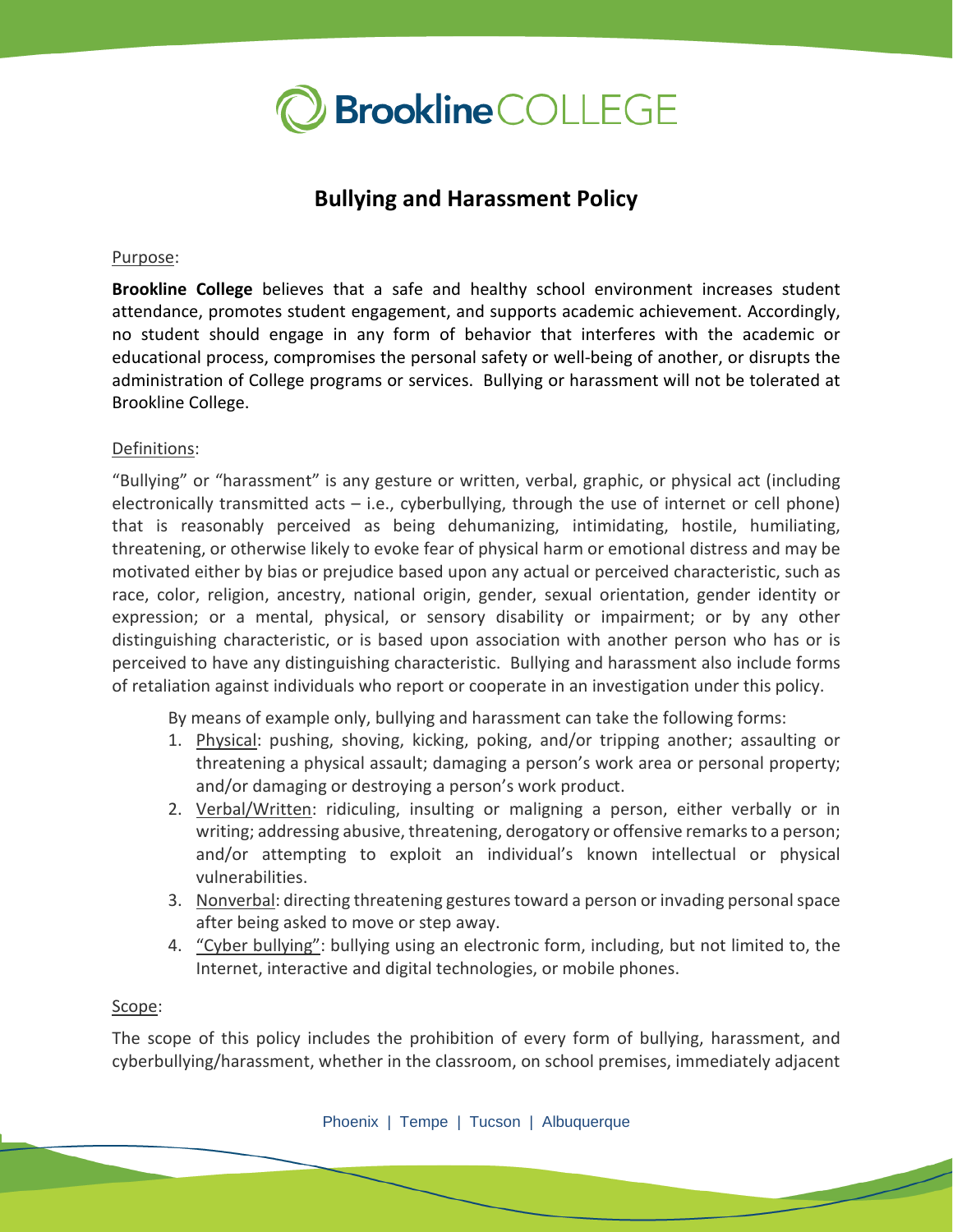to school premises, when a student is traveling to or from school (portal to portal), or at a schoolsponsored event, whether or not held on school premises. Bullying or harassment, including cyberbullying/harassment, that is not initiated at a location defined above is covered by this policy if the incident results in a potentially material or substantial disruption of the school learning environment for one or more students and/or the orderly day-to-day operations of the College program.

## Reporting Bullying or Harassment:

Students who are the target of bullying or students, instructors, and staff who have witnessed bullying should report the abuse to the class or clinical instructor and also to the Campus Director and Campus Academic Management. Instructors receiving a complaint or witnessing bullying are required to make a report to the Campus Director and Campus Academic Management. Reports may be made anonymously but formal disciplinary action may not be based solely on an anonymous report. Oral reports shall also be considered official reports. If a student or staff member feels that he or she is the target of cyberbullying, the student or staff member is encouraged to save and print any messages or other posts sent to them that they feel constitutes cyberbullying and to include that as evidence. Students reporting bullying or harassment should be directed to contact WellConnect if they are experiencing any emotional or physical distress.

## Investigation:

Upon receiving a report either directly from the target of bullying, a witness of bullying, or from a teacher or staff member, the Campus Director and Campus Academic Management must initiate a prompt and diligent investigation. All interviews of witnesses, the victim, and the accused shall be conducted separately. During an investigation, all individuals involved must, to the extent reasonably possible, maintain the confidentiality of the proceedings and the names of the complainant and students involved.

# Consequences:

The Campus Director and Campus Academic Management shall decide the appropriate way to address the bullying behavior if the investigation has proven that a student has engaged in bullying or harassment in violation of this policy. Interventions and consequences will be equal to the severity of the violation. The intervention and discipline plan will be based on the particular characteristics of the situation to ensure that the plan remedies the bullying, decreases chances of retaliation, and helps rehabilitate the student who has engaged in bullying behavior, if appropriate. Consequences and appropriate remedial actions for a student who commits an act of bullying may range from behavioral interventions and education up to and including probation, suspension, dismissal from the program, and/or referral to law enforcement.